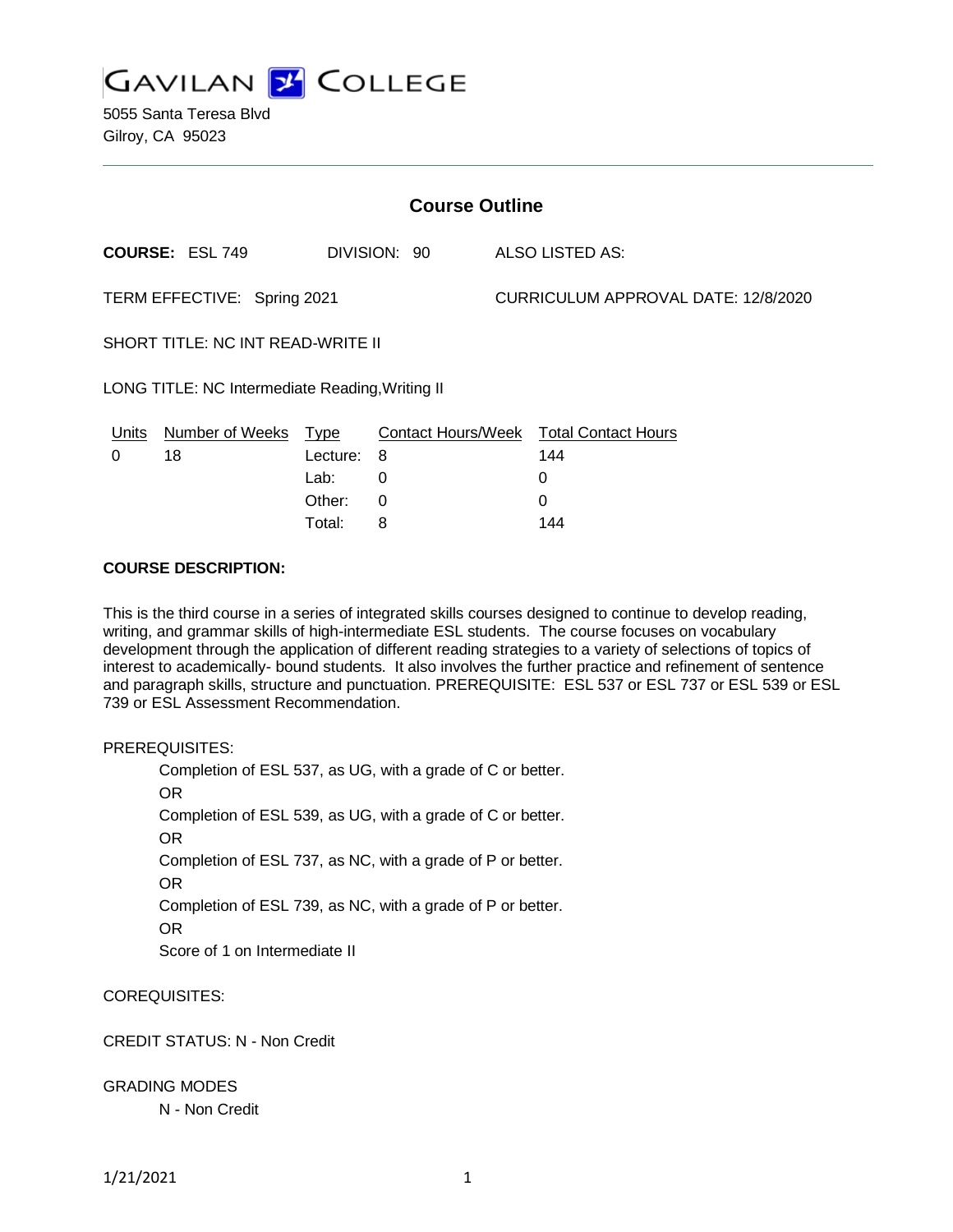REPEATABILITY: R - Course may be repeated Maximum of 99 times

# SCHEDULE TYPES:

- 02 Lecture and/or discussion
- 05 Hybrid
- 71 Dist. Ed Internet Simultaneous
- 72 Dist. Ed Internet Delayed

### **STUDENT LEARNING OUTCOMES:**

1. Use context clues to guess at the meaning of new vocabulary. Measure of assessment: Classroom exercises, tests, homework assignments. Semester/Year assessed, or planned Semester/Year of assessment: 2021

2. Analyze and outline the main ideas and supporting details of a reading selection. Measure of assessment: Classroom exercises, tests, homework assignments. Semester/Year assessed, or planned Semester/Year of assessment: 2021

3. Interpret the ideas and concepts in a reading and make inferences. Measure of assessment: Classroom exercises, tests, homework assignments. Semester/Year assessed, or planned Semester/Year of assessment: 2021

4. Read, recognize and write affirmative and negative statements and questions using the following verb tenses and structures: simple present, present continuous, past continuous, simple past, future, present perfect, present perfect continuous, past perfect, past perfect continuous, present/future/past tense modals, gerunds, infinitives, and adjective clauses.

Measure of assessment: Classroom exercises, tests, homework assignments. Semester/Year assessed, or planned Semester/Year of assessment: 2021

5. Write simple, compound and complex sentences within paragraphs utilizing correct structure, word order, and punctuation.

Measure of assessment: Classroom exercises, tests, homework assignments. Semester/Year assessed, or planned Semester/Year of assessment: 2021

# **CONTENT, STUDENT PERFORMANCE OBJECTIVES, OUT-OF-CLASS ASSIGNMENTS**

Curriculum Approval Date: 12/8/2020

### **DE MODIFICATION ONLY**

OUT-OF-CLASS ASSIGNMENTS: Written textbook assignments; assigned readings; paragraph writing; vocabulary memorization; online practice.

CONTENT Note: Themes may vary by textbooks, but they should be more academic focused, such as Psychology, Health, or Business. When introducing new vocabulary, also include word families, synonyms, antonyms, affixes, and idioms.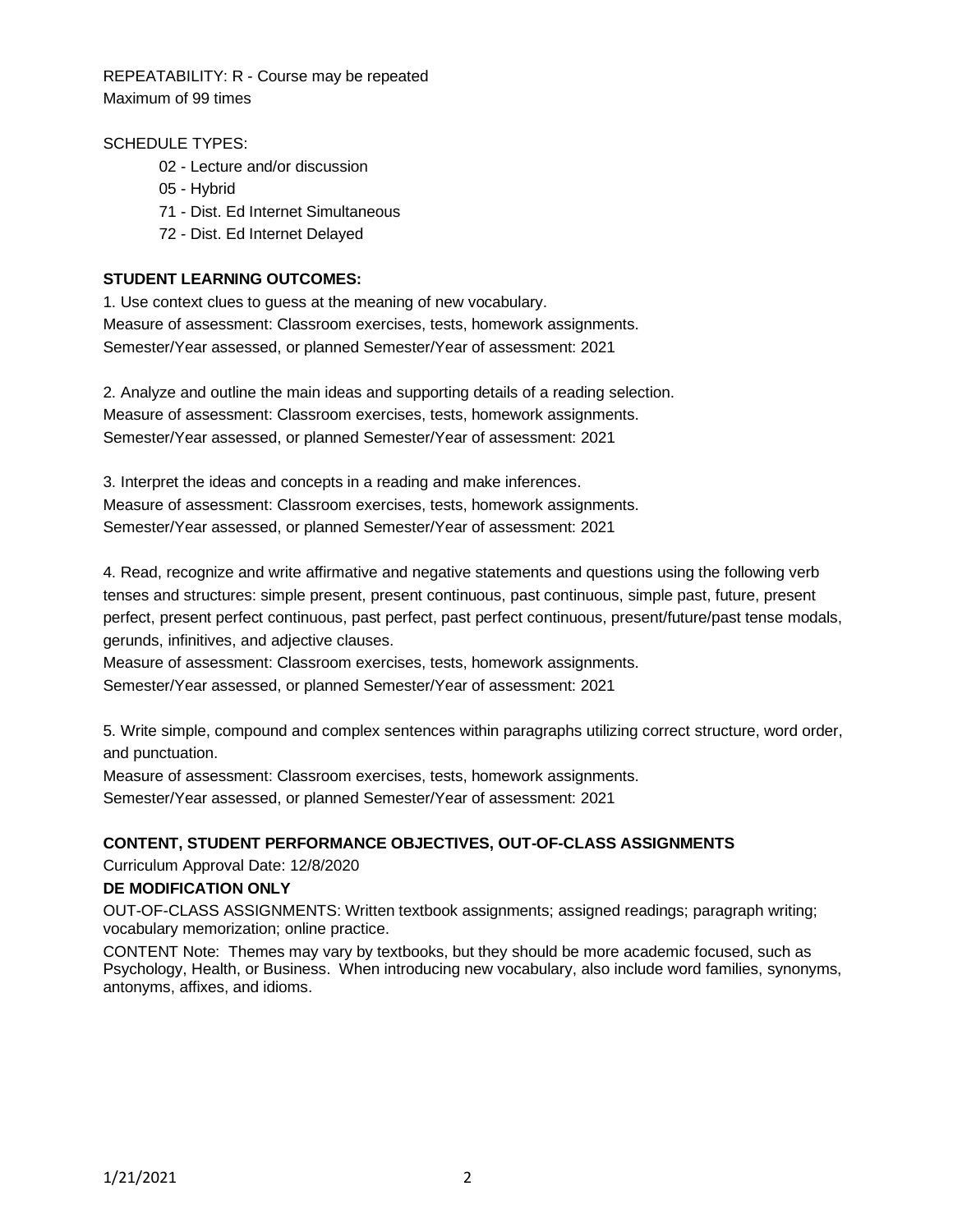### 38 Hours

CONTENT: Participate in an introduction to the course and its requirements. Do ice-breaker activity to get to know the students. Read passages in the textbook and do text work as follows: Preview each reading via its title, visuals, and pre-reading questions. Answer True/False, Multiple Choice, and Short Answer questions. Skim readings for main idea. Scan readings for specific information. Use context clues to understand new vocabulary. Learn parts of speech and affixes. Make inferences and draw conclusions. Begin a short piece of literature (6th-8th grade level) such as The Circuit by Francisco Jimenez. Review the PRESENT CONTINUOUS, SIMPLE PRESENT, SIMPLE PAST, PAST CONTINUOUS, SIMPLE FUTURE tenses and PRESENT/FUTURE MODALS. Introduce PAST MODALS. Introduce the concept of READ AND RESPOND which involves summarizing and paraphrasing a reading. TEST on reading and writing skills and grammar practiced during this first cycle of teaching. Participate in a counselor-led introduction to the Kickstart Orientation and a Campus Tour.

STUDENT PERFORMANCE OBJECTIVES: Activate any prior knowledge of a subject before reading about it. Distinguish between the main idea and the details of a reading. Expand vocabulary through context clues. Identify and use the different parts of speech and word affixes. Make inferences and draw conclusions. Compare and contrast forms and usage of tenses. Construct yes/no and information questions and affirmative and negative statements. Analyze short paragraphs to decipher meaning and nuance. Write sentences using PAST MODALS. Read a text and respond to it.

#### 32 Hours

CONTENT: Read passages in the textbook and do text work as follows: Preview each reading via its title, visuals, and pre-reading questions. Answer True/False, Multiple Choice, and Short Answer questions. Skim readings for main idea. Scan readings for specific information. Use context clues to understand new vocabulary. Learn parts of speech and affixes. Make inferences and draw conclusions. Continue with literature. Introduce the PRESENT PERFECT, PRESENT PERFECT CONTINUOUS, PAST PERFECT and PAST PERFECT CONTINUOUS tenses. Review writing as a process, brainstorming techniques, the outline, and the structure of a paragraph. Introduce complex sentences. Introduce the comparison/contrast paragraph. Introduce peer review. TEST on reading and writing skills and grammar practiced during this second cycle of teaching. Participate in a counselor-led follow-up session to the Kickstart Orientation.

STUDENT PERFORMANCE OBJECTIVES: Activate any prior knowledge of a subject before reading about it. Distinguish between the main idea and the details of a reading. Make inferences and draw conclusions. Organize the information and use it to formulate a summary. Expand vocabulary through context clues. Identify and use the different parts of speech and word affixes. Compare and contrast forms and usage of tenses. Construct yes/no and information questions and affirmative and negative statements. Analyze paragraphs to decipher meaning and nuance. Use the simple and progressive forms of the PRESENT PERFECT and PAST PERFECT. Using the writing process, write a comparison/contrast paragraph with a topic sentence, supporting sentences, and a concluding sentence. Do a guided peer review. Make an appointment with a counselor to create an Educational Plan.

### 32 Hours

CONTENT: Read passages in the textbook and do text work as follows: Preview each reading via its title, visuals, and pre-reading questions. Answer True/False, Multiple Choice, and Short Answer questions. Skim readings for main idea. Scan readings for specific information. Use context clues to understand new vocabulary. Learn parts of speech and affixes. Make inferences and draw conclusions. Distinguish facts from opinion. Continue with literature. Introduce GERUNDS and INFINITIVES. Review writing as a process, brainstorming techniques, the outline, and the structure of a paragraph. Review and introduce more complex sentences. Introduce the cause/effect paragraph. Do a peer review. TEST on reading and writing skills and grammar practiced during this third cycle of teaching.

STUDENT PERFORMANCE OBJECTIVES: Activate any prior knowledge of a subject before reading about it. Distinguish between the main idea and the details of a reading. Make inferences and draw conclusions. Organize the information and use it to formulate a summary. Expand vocabulary through context clues. Identify and use the different parts of speech and word affixes. Compare and contrast forms and usage of tenses. Construct yes/no and information questions and affirmative and negative statements. Identify GERUNDS and INFINITIVES in sentences and analyze their functions. Using the writing process, write a cause/effect paragraph with a topic sentence, supporting sentences, and a concluding sentence.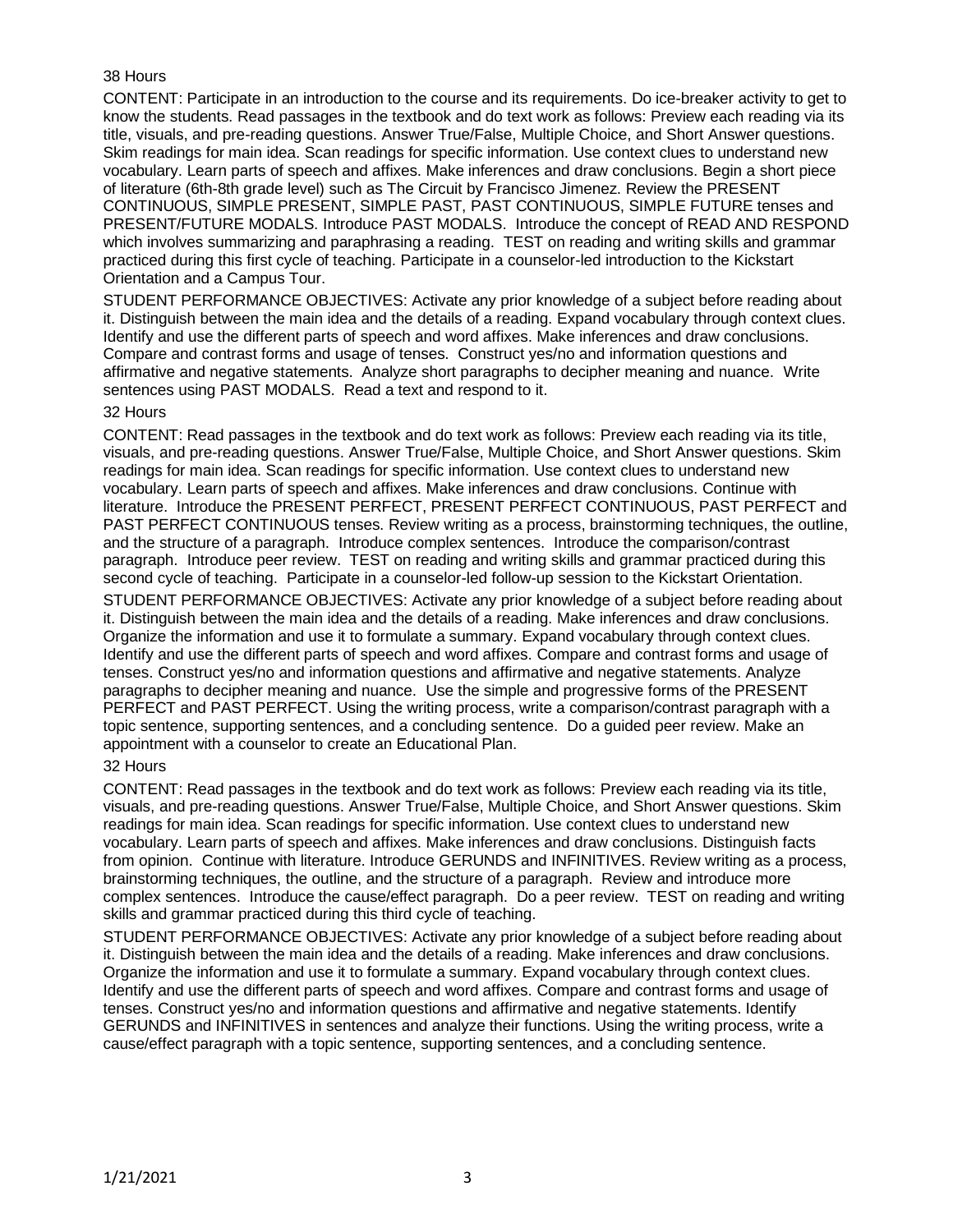### 32 Hours

CONTENT: Read passages in the textbook and do text work as follows: Preview each reading via its title, visuals, and pre-reading questions. Answer True/False, Multiple Choice, and Short Answer questions. Skim readings for main idea. Scan readings for specific information. Use context clues to understand new vocabulary. Learn parts of speech and affixes. Make inferences and draw conclusions. Distinguish facts from opinions. Continue with literature. Introduce ADJECTIVE CLAUSES (who, whom, whose, which, and that). Review the writing process. TEST on reading and writing skills and grammar practiced during this fourth cycle of teaching.

STUDENT PERFORMANCE OBJECTIVES: Activate any prior knowledge of a subject before reading about it. Distinguish between the main idea and the details of a reading. Make inferences and draw conclusions. Organize the information and use it to formulate a summary. Expand vocabulary through context clues. Identify and use the different parts of speech and word affixes. Compare and contrast forms and usage of tenses. Construct yes/no and information questions and affirmative and negative statements. Use ADJECTIVE CLAUSES. Using the writing process, write a paragraph about a topic that incorporates adjective clauses. Do a graded in-class timed writing.

8 Hours

CONTENT: REVIEW various parts of course content depending on student need.

STUDENT PERFORMANCE OBJECTIVES: Review reading skills taught. Read, write and correctly punctuate simple, compound and complex sentences utilizing the verb tenses and other parts of speech studied in the course. Manipulate sentence forms (questions, negatives, affirmatives). Review the steps in the writing process.

2 Hours

FINAL EXAM: Reading, grammar, timed writing.

# **METHODS OF INSTRUCTION:**

Reading, lecture, discussion, pair work, small and large group activities, written and oral textbook exercises, paragraph writing in controlled and free contexts, reading and analysis of model paragraphs, self-evaluation, test feedback.

### **OUT OF CLASS ASSIGNMENTS:**

Required Outside Hours: 288

Assignment Description:

(16 hours/week) Homework may include: written textbook assignments; assigned readings; paragraph writing; vocabulary memorization; online practice.

Complete Kickstart Orientation online and meet with a counselor to create or update an Ed Plan.

### **METHODS OF EVALUATION:**

Objective examinations Percent of total grade: 60.00 % Multiple Choice; True/False; Matching Items; Completion. Writing assignments Percent of total grade: 40.00 %